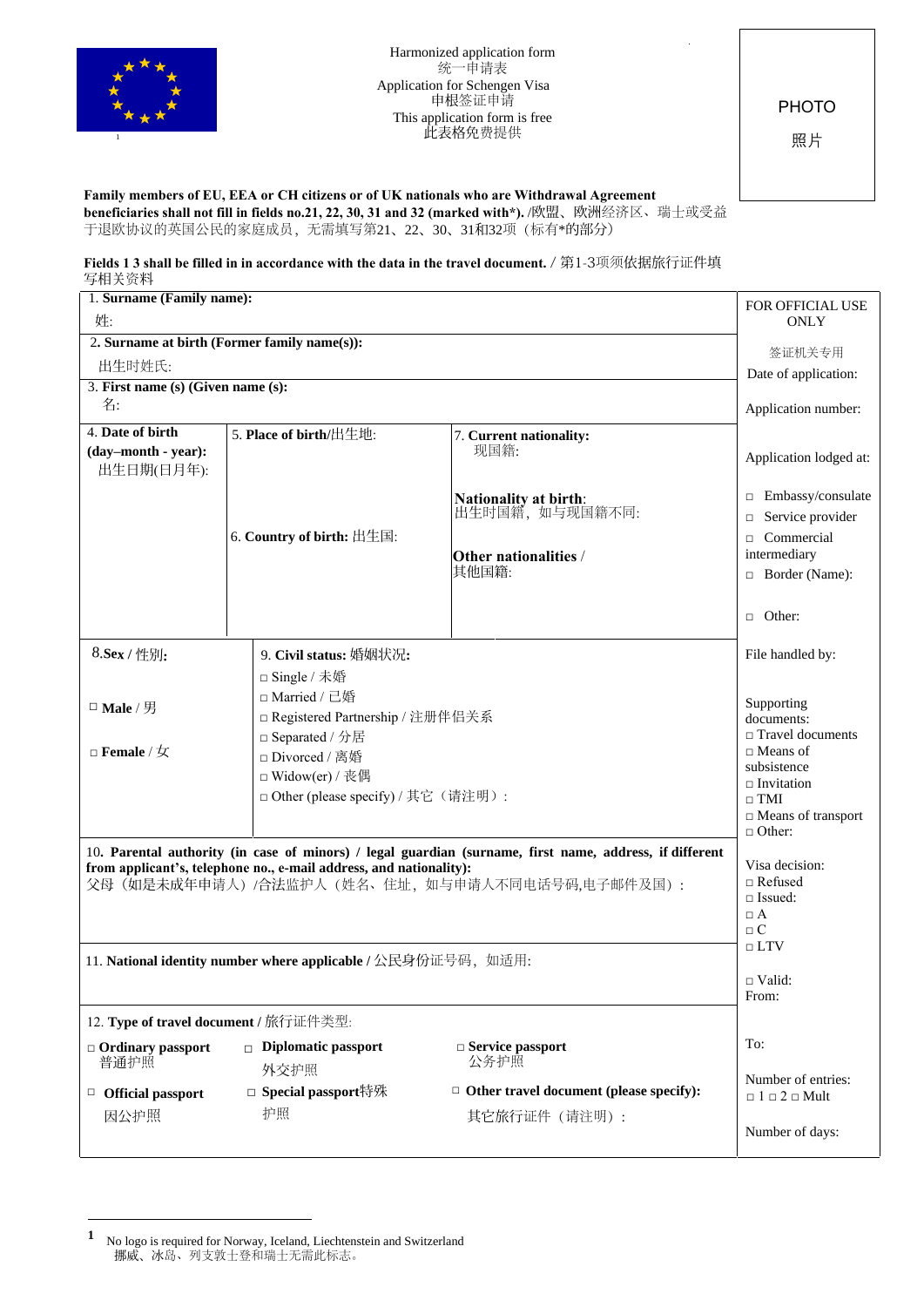| 13. Number of travel<br>document / 旅行证件编号:                                                                                                                                                                | 14. Date of issue / 签发日期:   15. Valid until/有效期至:                     |                                                      | 16. Issued by $\left($ country $\right)$ / 签发 $\left( \mathbb{E}\right)$ :                                                        |  |  |  |  |
|-----------------------------------------------------------------------------------------------------------------------------------------------------------------------------------------------------------|-----------------------------------------------------------------------|------------------------------------------------------|-----------------------------------------------------------------------------------------------------------------------------------|--|--|--|--|
| 17. Personal data of the family member who is an EU, EEA or CH citizen or a UK national who is a Withdrawal Agreement<br>beneficiary, if applicable /如有家庭成员为欧盟、欧洲经济区、瑞士或受益于退欧协议的英国公民的, 请填写该家庭成员的个人<br>信息: |                                                                       |                                                      |                                                                                                                                   |  |  |  |  |
| <b>Surname (Family name):</b><br>姓:                                                                                                                                                                       |                                                                       | First name (s) (Given name (s)):<br>名:               |                                                                                                                                   |  |  |  |  |
| Date of birth (day-month-year)<br>出生日期 (日-月-年):                                                                                                                                                           | Nationality: 国籍:<br>$\cdots$                                          | Number of travel document or ID card:<br>旅行证件或身份证编号: |                                                                                                                                   |  |  |  |  |
| 申请人与欧盟、欧洲经济区、瑞士或受益于退欧协议的英国公民的关系, 如适用:                                                                                                                                                                     |                                                                       |                                                      | 18. Family relationship with an EU, EEA or CH citizen or a UK national who is a Withdrawal Agreement beneficiary, if applicable / |  |  |  |  |
| $\square$ spouse<br>配偶<br>registeres partner                                                                                                                                                              | $\Box$ child<br>$\Box$ grandchild<br>子女<br>孙儿女<br>$\Box$ other<br>其他: |                                                      | $\Box$ dependent ascendant<br>受养人                                                                                                 |  |  |  |  |
| 注册伴侣<br>19. Applicant's home address and e-mail address /申请人住址及电子邮件:                                                                                                                                      |                                                                       |                                                      | Telephone no./电话号码:                                                                                                               |  |  |  |  |
| 20. Residence in a country other than the country of current nationality / 是否居住在现时国籍以外的国家:                                                                                                                |                                                                       |                                                      |                                                                                                                                   |  |  |  |  |
| □ No / 否 □ Yes /是。                                                                                                                                                                                        |                                                                       |                                                      |                                                                                                                                   |  |  |  |  |
| Residence permit or equivalent<br>居住许可或同等证                                                                                                                                                                |                                                                       | No<br>编码                                             | Valid until<br>有效期至                                                                                                               |  |  |  |  |
| *21. Current ocupation/当前职业:                                                                                                                                                                              |                                                                       |                                                      |                                                                                                                                   |  |  |  |  |
| *22. Employer and employer's address and telephone number. For students, name and address of educational<br>establishment:<br>工作单位名称, 地址和电话, 学生填写学校名称及地址:                                                 |                                                                       |                                                      |                                                                                                                                   |  |  |  |  |
| 23. Purpose(s) of journey/旅程主要目的:                                                                                                                                                                         |                                                                       |                                                      |                                                                                                                                   |  |  |  |  |
| business<br>$\Box$<br>$\Box$ tourism<br>商务<br>旅游                                                                                                                                                          | $\Box$ visiting family or friends<br>探亲访友                             | $\Box$ culture<br>文化                                 | $\square$ sport<br>体育                                                                                                             |  |  |  |  |
| $\Box$ medical reason $\Box$ study<br>$\Box$ official visit<br>医疗<br>官方访问                                                                                                                                 | $\Box$ airport transit<br>学习<br>机场过境                                  | $\Box$ other (please specify):<br>其它(请注明):           |                                                                                                                                   |  |  |  |  |
| 24. Additional information on purpose of stay: 有关停留原因的补充信息:                                                                                                                                               |                                                                       |                                                      |                                                                                                                                   |  |  |  |  |
| 25. Member State of main destination (and other Member States of destination, if<br>applicable):<br>主要申根目的地(以及其他申根目的地,如适用):                                                                               |                                                                       |                                                      | 26. Member State of first entry:<br>首入申根国:                                                                                        |  |  |  |  |
| $\cdots$<br>$\cdots$                                                                                                                                                                                      |                                                                       | $\cdots$                                             | ,,,                                                                                                                               |  |  |  |  |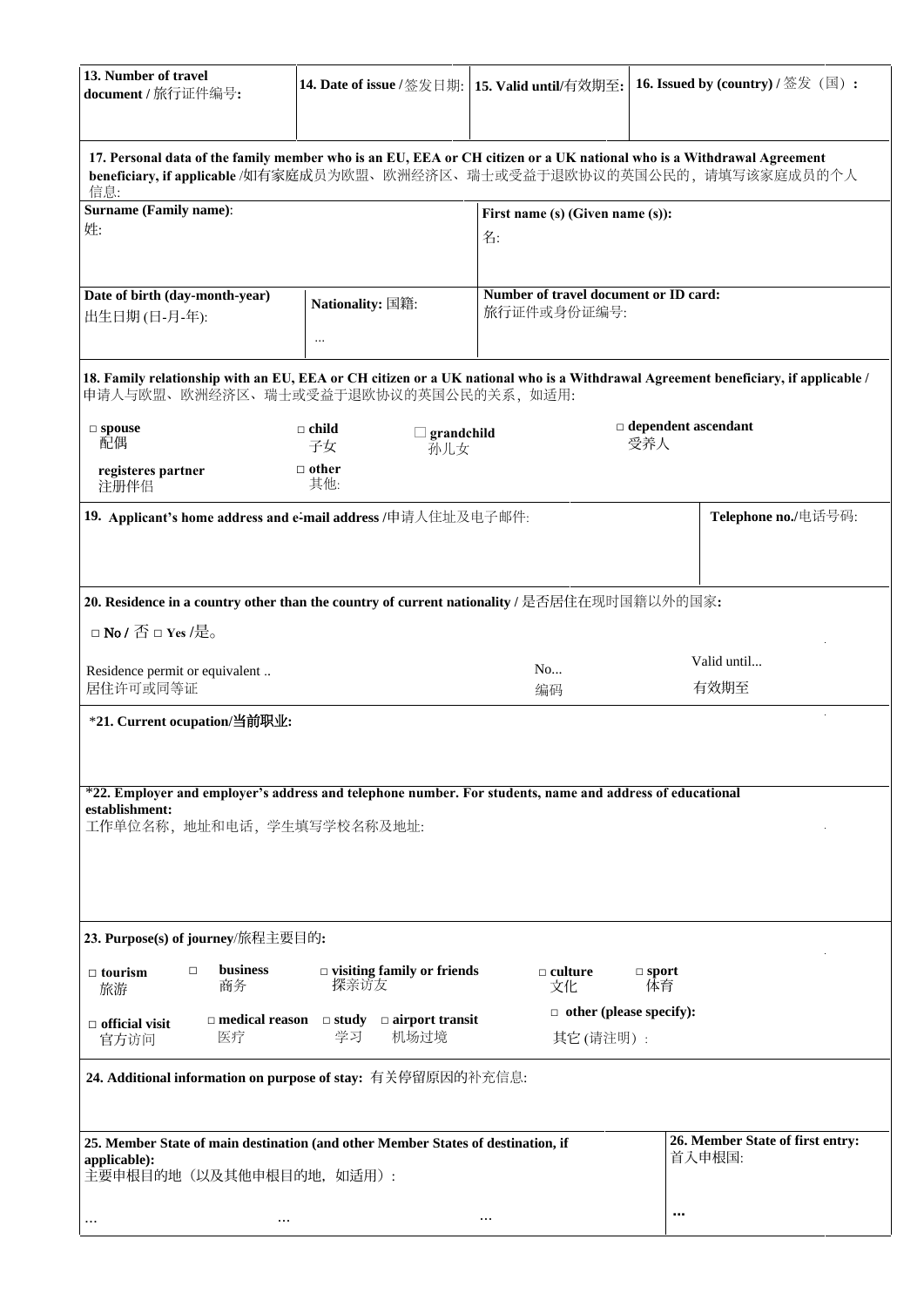| $\Box$ single entry<br>$\Box$ two entries<br>$\Box$ multiple entries<br>单次<br>两次<br>多次<br>Intended date of arrival of the first intended stay in the Schengen area:<br>在申根地区预计首次停留的预计抵达日期:<br>Intended date of departure from the Schengen area after the first intended stay:<br>在申根地区预计首次停留之后的预计离开日期:<br>28. Fingerprints collected previously for the purpose of applying for a Schengen visa:以往申请申根签证是否有指纹纪录:<br>□ No /否<br>□ Yes/ 是.<br>Date, if known<br>Visa sticker number, if known<br>如有, 请写明日期<br>如有, 请写明签证贴纸号码<br>29. Entry permit for the final country of destination, where applicable / 最后目的地之入境许可:<br>Valid from<br>until<br>Issued by<br>签发机关<br>至<br>有效期由<br>* 30. Surname and first name of the inviting person(s) in the Member State(s). If not applicable, name of hotel(s) or temporary<br>accommodation(s) in the Member State(s) / 申根国的邀请人姓名。如无邀请人, 请填写申根国的酒店或暂住居所名称:<br>Address and e-mail address of inviting person(s)/hotel(s) temporary accommodation(s):<br>Telephone no/电话号码:<br>邀请人/酒店/暂住居所的地址及电子邮件: |  |  |  |  |  |  |
|----------------------------------------------------------------------------------------------------------------------------------------------------------------------------------------------------------------------------------------------------------------------------------------------------------------------------------------------------------------------------------------------------------------------------------------------------------------------------------------------------------------------------------------------------------------------------------------------------------------------------------------------------------------------------------------------------------------------------------------------------------------------------------------------------------------------------------------------------------------------------------------------------------------------------------------------------------------------------------------------------------------------------------------|--|--|--|--|--|--|
|                                                                                                                                                                                                                                                                                                                                                                                                                                                                                                                                                                                                                                                                                                                                                                                                                                                                                                                                                                                                                                        |  |  |  |  |  |  |
|                                                                                                                                                                                                                                                                                                                                                                                                                                                                                                                                                                                                                                                                                                                                                                                                                                                                                                                                                                                                                                        |  |  |  |  |  |  |
|                                                                                                                                                                                                                                                                                                                                                                                                                                                                                                                                                                                                                                                                                                                                                                                                                                                                                                                                                                                                                                        |  |  |  |  |  |  |
|                                                                                                                                                                                                                                                                                                                                                                                                                                                                                                                                                                                                                                                                                                                                                                                                                                                                                                                                                                                                                                        |  |  |  |  |  |  |
|                                                                                                                                                                                                                                                                                                                                                                                                                                                                                                                                                                                                                                                                                                                                                                                                                                                                                                                                                                                                                                        |  |  |  |  |  |  |
|                                                                                                                                                                                                                                                                                                                                                                                                                                                                                                                                                                                                                                                                                                                                                                                                                                                                                                                                                                                                                                        |  |  |  |  |  |  |
|                                                                                                                                                                                                                                                                                                                                                                                                                                                                                                                                                                                                                                                                                                                                                                                                                                                                                                                                                                                                                                        |  |  |  |  |  |  |
|                                                                                                                                                                                                                                                                                                                                                                                                                                                                                                                                                                                                                                                                                                                                                                                                                                                                                                                                                                                                                                        |  |  |  |  |  |  |
|                                                                                                                                                                                                                                                                                                                                                                                                                                                                                                                                                                                                                                                                                                                                                                                                                                                                                                                                                                                                                                        |  |  |  |  |  |  |
|                                                                                                                                                                                                                                                                                                                                                                                                                                                                                                                                                                                                                                                                                                                                                                                                                                                                                                                                                                                                                                        |  |  |  |  |  |  |
|                                                                                                                                                                                                                                                                                                                                                                                                                                                                                                                                                                                                                                                                                                                                                                                                                                                                                                                                                                                                                                        |  |  |  |  |  |  |
|                                                                                                                                                                                                                                                                                                                                                                                                                                                                                                                                                                                                                                                                                                                                                                                                                                                                                                                                                                                                                                        |  |  |  |  |  |  |
| *31. Name and address of inviting company/organization / 邀请公司或机构的名称及地址:                                                                                                                                                                                                                                                                                                                                                                                                                                                                                                                                                                                                                                                                                                                                                                                                                                                                                                                                                                |  |  |  |  |  |  |
| Surname, first name, address, telephone no, and e-mail address of contact person in<br>Telephone no of company/<br>company/organisation:<br>organisation<br>邀请公司或机构的联系人姓名、地址、电话号码及电子邮件:<br>邀请公司或机构的电话号码:                                                                                                                                                                                                                                                                                                                                                                                                                                                                                                                                                                                                                                                                                                                                                                                                                               |  |  |  |  |  |  |
| *32. Cost of travelling and living during the applicant's stay is covered/ 旅费以及在国外停留期间的生活费用:                                                                                                                                                                                                                                                                                                                                                                                                                                                                                                                                                                                                                                                                                                                                                                                                                                                                                                                                           |  |  |  |  |  |  |
| $\Box$ by a sponsor (host, company, organisation), please specify:由赞 助<br>□ by the applicant himself/herself /由<br>申请人支付<br>方(邀请人、公司或机构)支付,请注明:                                                                                                                                                                                                                                                                                                                                                                                                                                                                                                                                                                                                                                                                                                                                                                                                                                                                                        |  |  |  |  |  |  |
| Means of support/ 支付方式:<br>□ referres to in field 30 or 31 // 参见第 30 及 31 项<br>□ cash/ 现金                                                                                                                                                                                                                                                                                                                                                                                                                                                                                                                                                                                                                                                                                                                                                                                                                                                                                                                                              |  |  |  |  |  |  |
| □ other (please specify) / 其它 (请注明:<br>□ traveller's cheques/ 旅行支票                                                                                                                                                                                                                                                                                                                                                                                                                                                                                                                                                                                                                                                                                                                                                                                                                                                                                                                                                                     |  |  |  |  |  |  |
| Means of support/ 支付方式:<br>□ credit card/ 信用卡<br>□ cash/ 现金                                                                                                                                                                                                                                                                                                                                                                                                                                                                                                                                                                                                                                                                                                                                                                                                                                                                                                                                                                            |  |  |  |  |  |  |
| □ pre-paid accomodation/预缴住<br>□ accomodation provided/ 提供住宿                                                                                                                                                                                                                                                                                                                                                                                                                                                                                                                                                                                                                                                                                                                                                                                                                                                                                                                                                                           |  |  |  |  |  |  |
| □ pre-paid transport/预缴交通<br>□ all expenses covered during the stay/ 支付旅程期间所有开支                                                                                                                                                                                                                                                                                                                                                                                                                                                                                                                                                                                                                                                                                                                                                                                                                                                                                                                                                        |  |  |  |  |  |  |
| □ other (please specify)/其它( 请注明):<br>□ pre-paid transport/预缴交通                                                                                                                                                                                                                                                                                                                                                                                                                                                                                                                                                                                                                                                                                                                                                                                                                                                                                                                                                                        |  |  |  |  |  |  |
| □ other (please specify)/ 其它( 请注明)                                                                                                                                                                                                                                                                                                                                                                                                                                                                                                                                                                                                                                                                                                                                                                                                                                                                                                                                                                                                     |  |  |  |  |  |  |